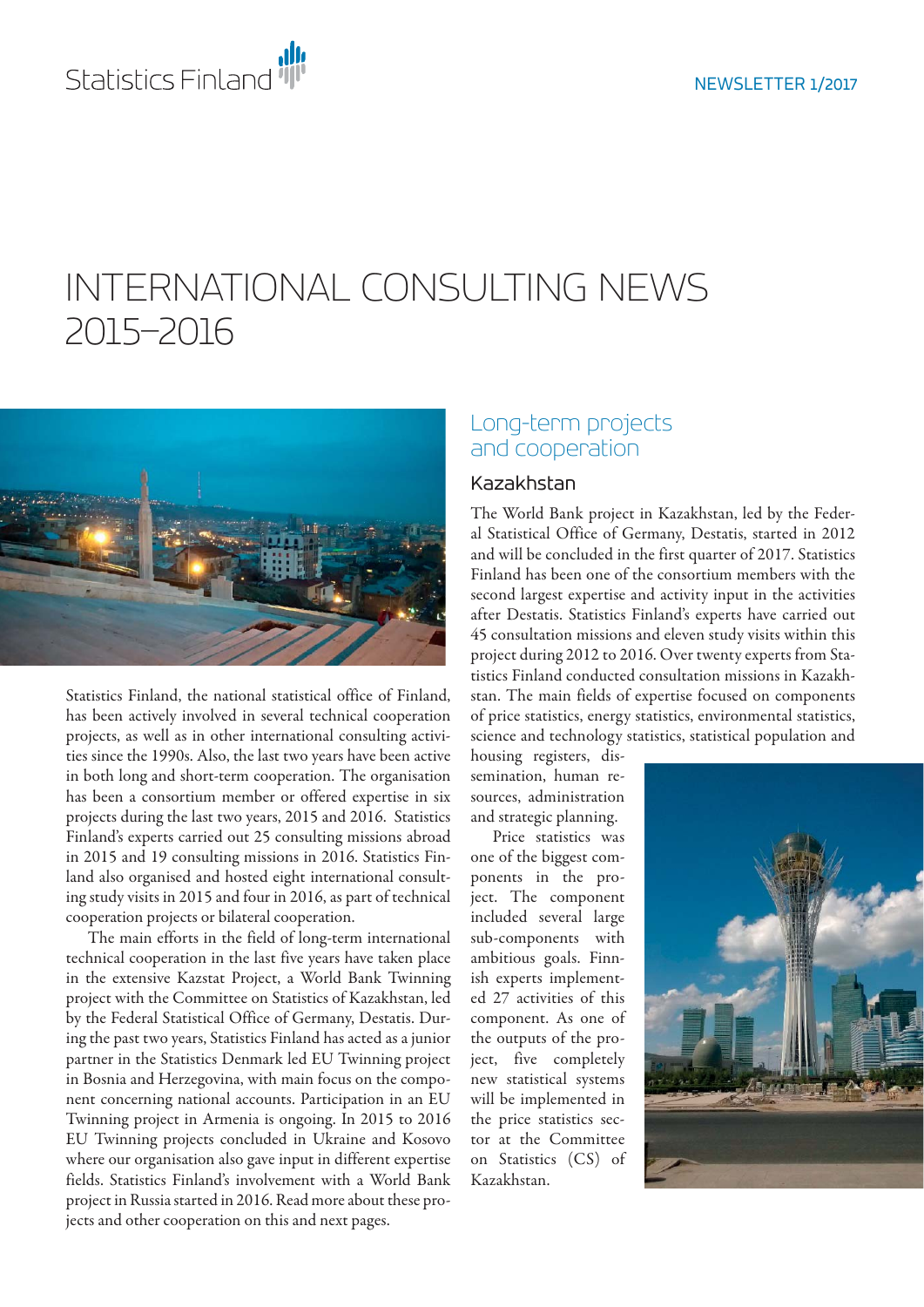#### NEWSLETTER 1/2017





Kazakh colleagues studying building of price indices on manufacturing services with Finnish colleagues at Statistics Finland in May 2016.



Study visit of Kazakh delegation on price statistics at Statistics Finland in 2016. From left Kuanyshbek Zhakypbekuly (Committee on Statistics, Kazakhstan), Anna-Riikka Pitkänen (Statistics Finland), Emma Tlepbergenova (Committee on Statistics, Kazakhstan), Ilkka Lehtinen (Statistics Finland), Assel Zhunussova (Committee on Statistics, Kazakhstan), Susanna Tåg (Statistics Finland) and Irina Kopteva (interpreter).

#### Bosnia and Herzegovina

Statistics Finland was acting as a junior partner in the EU Twinning project "Support to the State and Entity Statistical Institutions, phase IV" in Bosnia and Herzegovina. The project was led by Statistics Denmark. Twinning partners in Bosnia and Herzegovina were the Agency for Statistics of Bosnia and Herzegovina (BHAS), the Institute for Statistics of the Federation of Bosnia and Herzegovina (FIS), the Institute for Statistics of the Republika Srpska (RSIS) and the Central Bank of Bosnia and Herzegovina (CBBH). The project started in 2014 and ended in December 2016. Finnish experts conducted and implemented the component of national accounts and also co-operated in components of statistical business register and structural business statistics. One of the objectives of the statistical system in Bosnia and Herzegovina is the transition of National Accounts to ESA 2010. In this project the first complete version of an ESA

2010 implementation plan was finalised. This project continued Statistics Finland's cooperation with Bosnia and Herzegovina after earlier EU Twinning projects in the country.





Business register experts from Bosnia and Herzegovina on a study visit at Statistics Finland in May 2015.

#### Armenia

Statistics Finland's experts have since 2015 provided expertise in the Statistics Denmark led EU Twinning project in Armenia. The Finnish expertise has focused on the poverty statistics component and on the innovation statistics component. The project continues in 2017.



Delegation members of the National Statistical Service of the Republic of Armenia discussing innovation statistics with Finnish colleagues.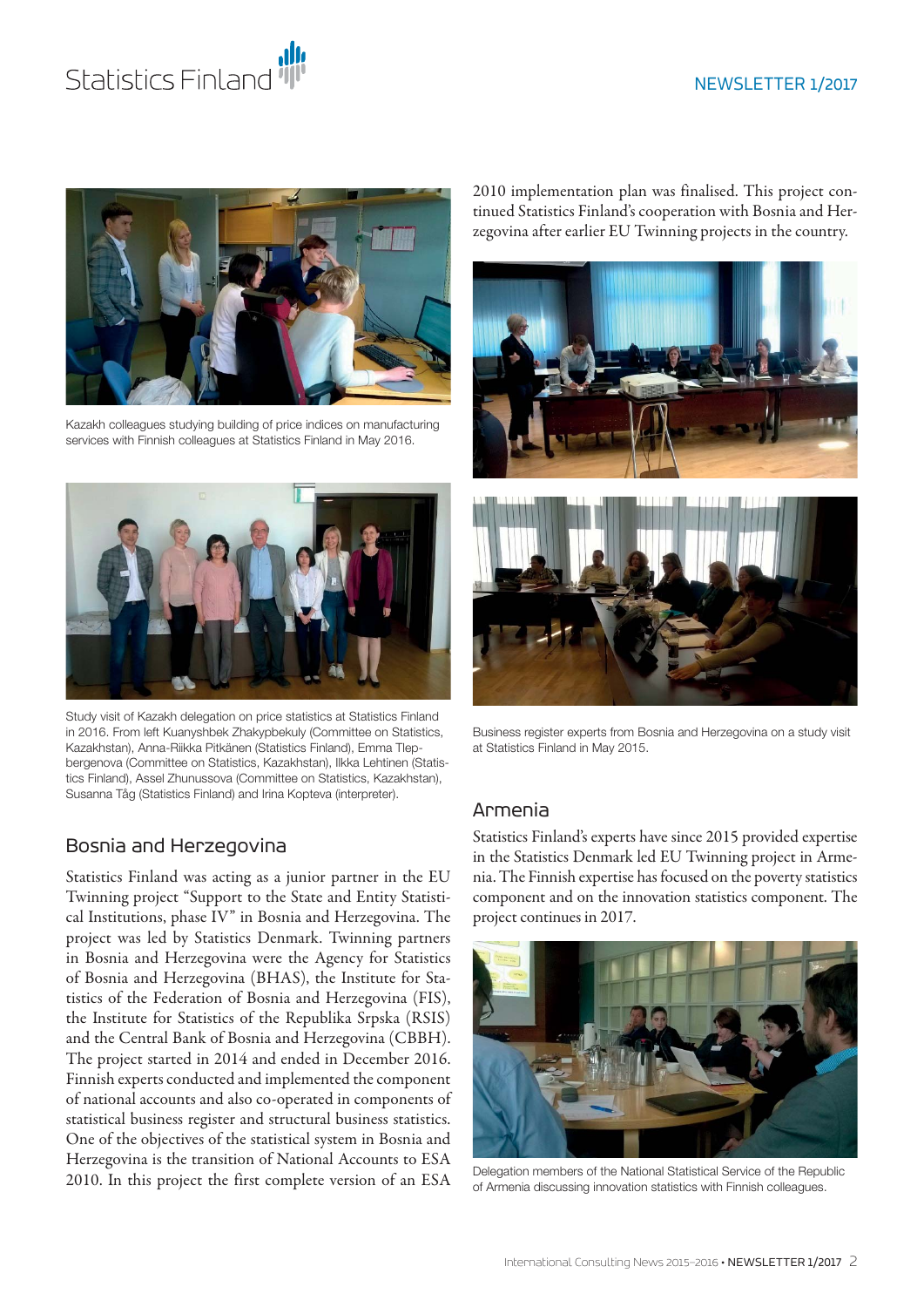



The innovation statistics experts of the National Statistical Service of the Republic of Armenia (NSSRA) and Finnish colleagues in Helsinki in June 2016. From left Ari Leppälahti (Statistics Finland), Kai Husso (Ministry of Employment and Economy), Juha-Pekka Konttinen (Statistics Finland), Gagik Gevorgyan (NSSRA), Nelli Baghdasaryan (NSSRA), Anna Hakobyan (NSSRA), Alina Grigoryan (NSSRA), Sona Mirzoyan (interpreter), Ulla-Maarit Saarinen (Statistics Finland) and Mervi Niemi (Statistics Finland).



The high-level Mongolian delegation's study visit to Statistics Finland in November 2016. The Chairperson of the National Statistical Office of Mongolia, Ariunzaya Ayush (in the front, second from right) and the Director General of Statistics Finland, Marjo Bruun (in the middle in the front).

#### Russia

A World Bank project on strengthening statistical expertise in the Russian Federation was launched in 2016. The project is led by Statistics Denmark and Statistics Finland is acting as one of the consortium members in the project providing expertise on environmental accounting and dissemination of statistics.

## Mongolia

Statistics Finland has in 2016 implemented two study visits in the Destatis led and World Bank financed project. A high-level study visit to Statistics Finland was organised for a delegation of the Chairperson of the National Statistical Office of Mongolia (NSO), directors of NSO and members of the Parliament of Mongolia. Statistics Finland presented to the delegation the co-ordination and use of administrative data, the dissemination of open data, and examples of open data and non-traditional data sources. Examples of using geospatial information integrated to statistical data, as well as dissemination of integrated geospatial and statistical data through a national GIS portal were provided.

The delegation of the National Statistical Office of Mongolia and the Ministry of Education, Culture, Science and Sports of Mongolia got acquainted with Finnish data collection, processing and dissemination of cultural, science and technology statistics and innovation statistics at Statistics Finland, as well as with international recommendations.

Both visits were part of the Smart Government project of the Government of Mongolia.



The delegation of the National Statistical Office of Mongolia (NSO) on a study visit in Helsinki in November 2016 on the subject of culture, science and technology statistics. From left Heidi Pirkola (Statistics Finland), Khuslen Zorigt (NSO), Oyunchimeg Dandar (NSO), Ari Leppälahti (Statistics Finland), Mervi Niemi (Statistics Finland), Gulifira Myekei (Ministry of Education, Culture, Science and Sports of Mongolia), Doljinsuren Nyam-Ochir (NSO ) and Bolorchimeg Nasanbayar (NSO).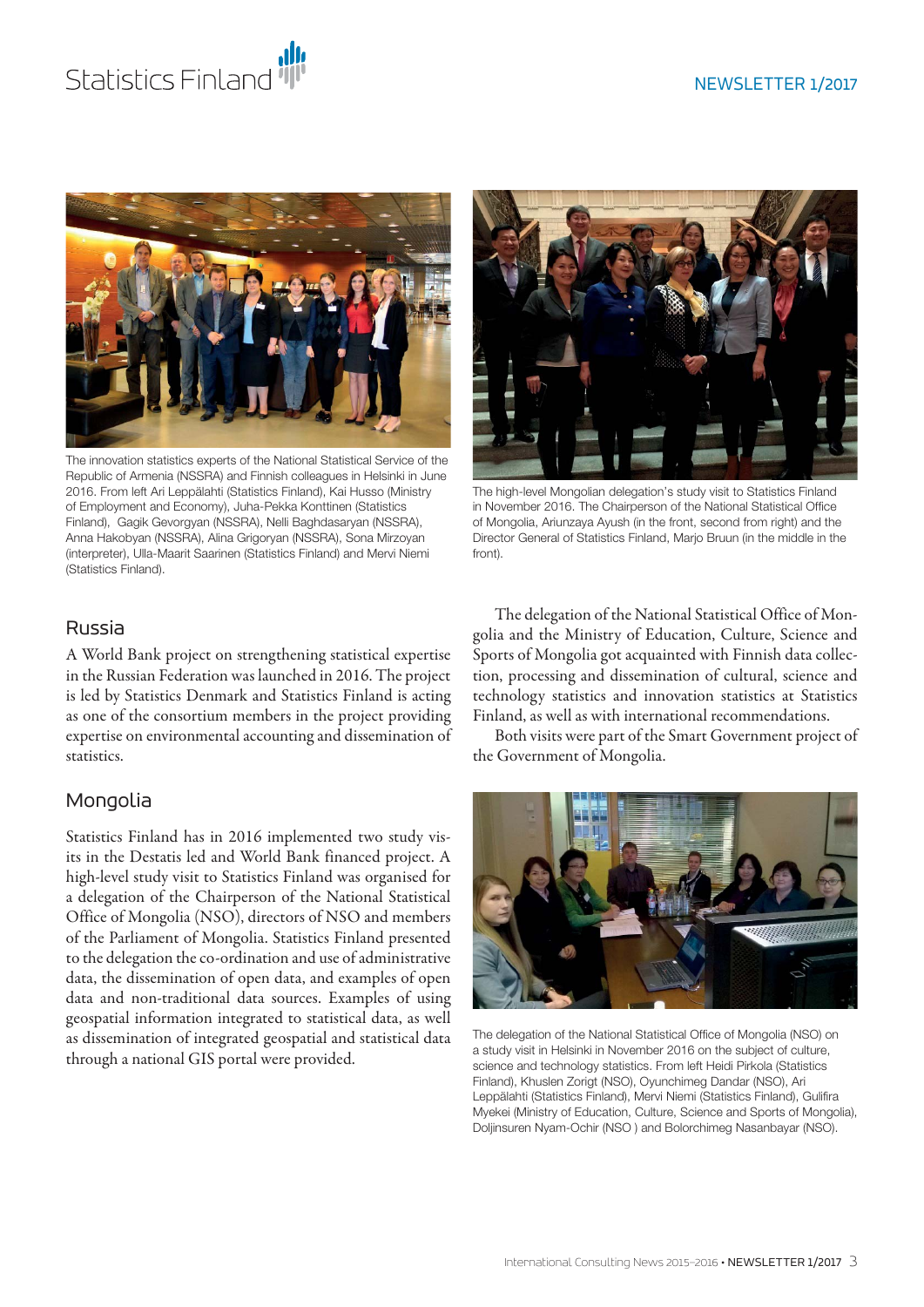

#### Kosovo

Statistics Finland has participated in an EU Twinning project with the Kosovo Agency of Statistics in 2013 to 2016. The leader of the project was Statistics Denmark. Finnish experts together with other colleagues enhanced the capability of the quality management and tourism statistics in Kosovo.

#### Ukraine

Statistics Finland provided expertise on the component promoting the activity and creating a positive image of the Ukrainian state statistical bodies in Statistics Denmark's EU Twinning project in Ukraine in 2013 to 2015. This component included developing the marketing, communication, customer training, researcher services, as well as confidentiality policy of the State Statistics Service of Ukraine.



The delegation of the State Statistics Service of Ukraine on a coffee break with Finnish colleagues in a study visit at Statistics Finland in September 2015.



The Ukrainian delegation is listening to a Finnish colleague's ideas and experiences on blogging about statistics.

## Bilateral cooperation

#### Abu Dhabi

A study visit of the high-level delegation of the Statistics Centre – Abu Dhabi (SCAD) took place at Statistics Finland in May 2015. The visit focused on the register-based statistical system in Finland. A Memorandum of Understanding between Statistics Finland and SCAD was signed in March 2016.



Director General of Statistics Finland, Marjo Bruun (in the middle left) and HE Butti Al Qubaisi, Director General of SCAD, meeting on a study visit in Helsinki in May 2015.

# Short-term cooperation

#### Georgia

Statistics Finland's two Labour Force Survey experts cooperated under the TAIEX programme at the Georgian National Statistical Office (Geostat) in Tbilis in November 2016.

#### **Turkey**

The Turkish Statistical Institute (TurkStat) visited Statistics Finland's Computer-Assisted Telephone Interviewing (CATI) Centre in May 2015. The Turkish delegation was introduced to the recruitment and training, as well as technical issues and quality, monitoring, planning, strategies and management of CATI.

Experts of TurkStat visited Statistics Finland on a study visit also in August 2015, under the topic ESS Peer Review. During the visit, Statistics Finland shared its experiences of the process of Peer Review implementation of the European Statistics Code of Practice.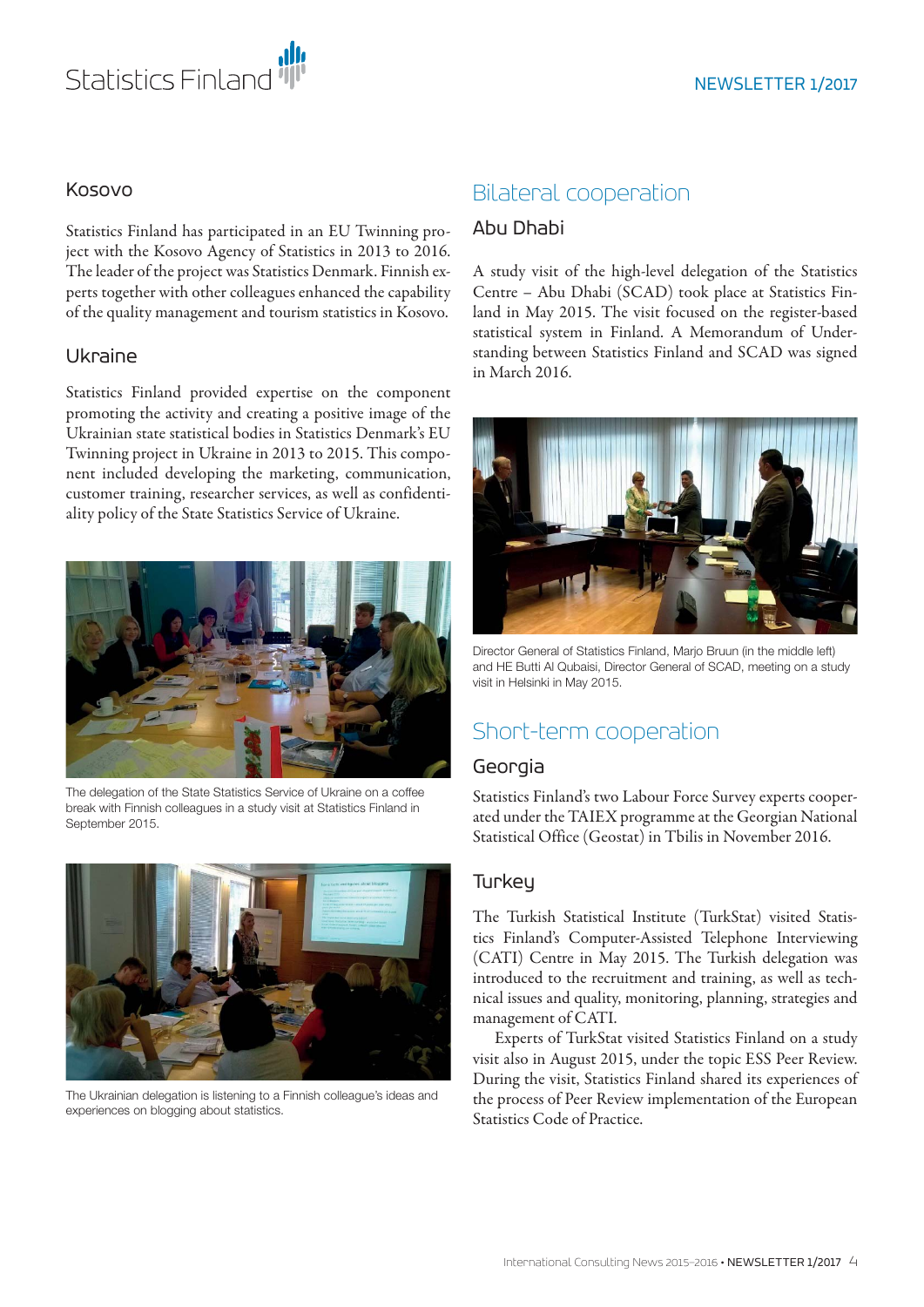

#### Croatia

The Croatian Bureau of Statistics' study visit to Statistics Finland took place in October 2015. The objective of the visit was to examine short-term statistics in the service sector in Finland. The visit was part of the EU IPA cooperation programme.

#### South Korea

There were three independent study visits from South Korea to Statistics Finland in the autumn 2016. The topics of the visits included the statistical business register, the time use survey, price indices and short-term statistics. The visitors represented Statistics Korea and KOSII.



Korean colleagues expressed their gratitude with a poster on the cooperation with Statistics Finland in business demography statistics.

## Meet some of Statistics Finland's experts

#### Expert on environmental statistics

Environmental statistics expert, senior statistician and team leader, Jukka Muukkonen has wide experience in environmental statistics, as well as in international technical cooperation in many countries. His latest involvements in interna-

tional cooperation are with the World Bank Kazstat Project (project led by the Federal Statistical Office of Germany, Destatis) and the World Bank Twinning Russia Project (project led by Statistics Denmark).

According to Jukka Muukkonen, collaboration between organisations producing data on environment is one of the key issues when developing statistics.

### Expert on dissemination of statistics



Markku Huttunen

Statistics Finland's senior expert on developing dissemination is senior adviser Markku Huttunen. He has been involved in the international technical cooperation in Egypt, Jordan, Syria, Kosovo and Kazakhstan.

# Organisational news

The coordination of the international technical cooperation and consulting at Statistics Finland has been re-organised. The new contact point for international technical cooperation and consulting is from 1 March 2017 the Communication and Information Services Department. The new contact person and coordinator is Marika Pohjola. She can be reached by e-mail marika.pohjola@stat.fi.



Jukka Muukkonen



Marika Pohjola